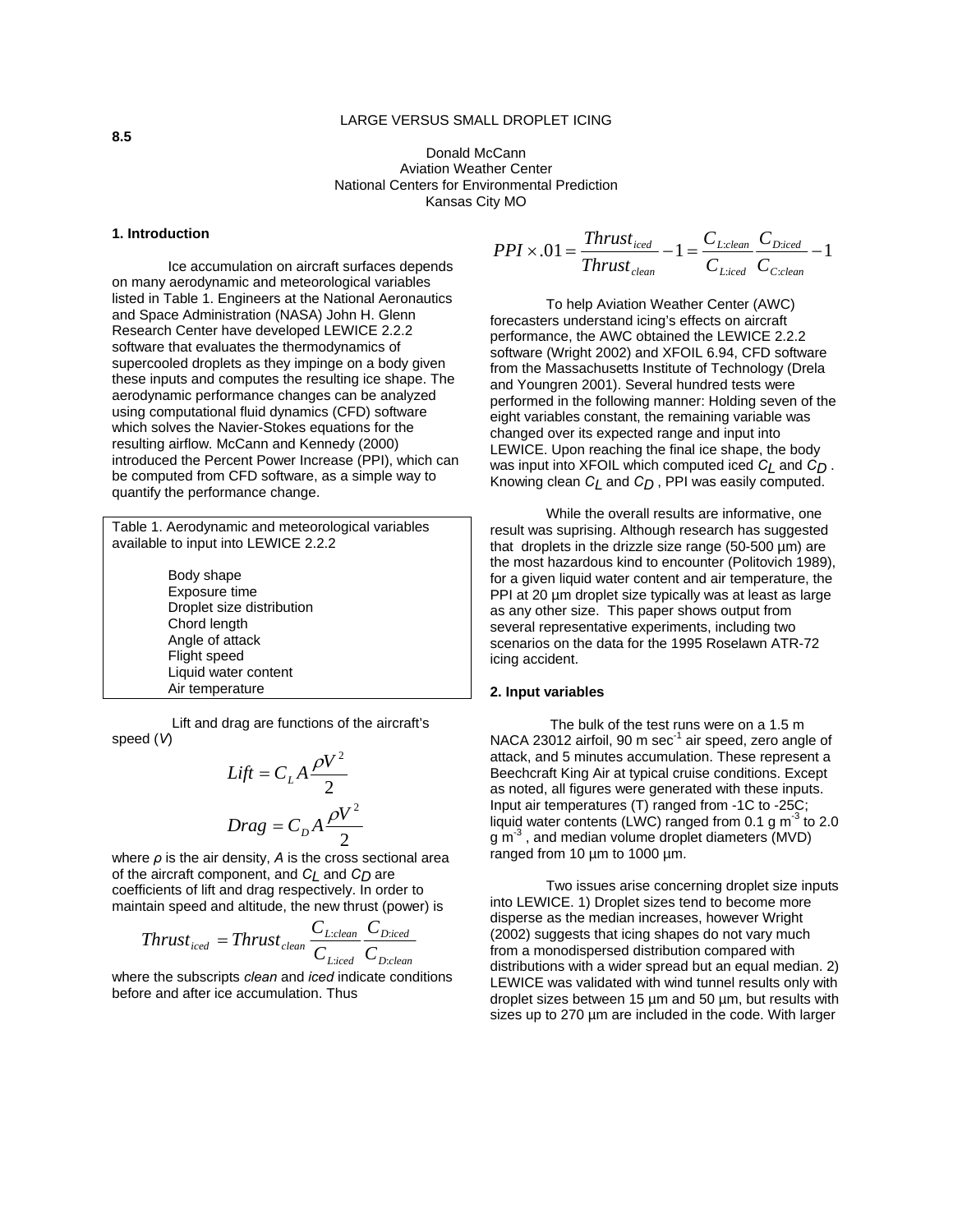droplet sizes LEWICE evaluates the approximate ice shape. While the detailed shape may be important, lift and drag are integrated quantities which do not depend greatly on the detailed shape (Wright and Potapczuk 1996).

XFOIL computes the lift and drag coefficients for each LEWICE-computed ice shape. The PPI can be determined using the relationship above from the iced and clean aerodynamic coefficients. (clean  $C_L = .1592$ and clean  $C_D = .01060$ ).



*Figure 1. LEWICE ice shape for LWC = .50 g m-3, MVD = 20 µm, and T = -8C. Aircraft performance data are in the lower left.* 



*Figure 2. Same as Figure 1 except MVD = 80 µm.* 



*Figure 3.Same as Figure 1 except MVD = 300 µm.* 

#### **3. The effect of droplet size**

Increasing the droplet size causes the catch efficiency to increase, thus more ice accumulates (Wright and Potapczuk 1996). Figures 1-3 show visually examples of ice shapes for LWC = .50 g  $m<sup>3</sup>$  and  $T = -8C$  with three different MVD. In each figure  $x/c$  and y/c are coordinates normalized by the airfoil chord length. The shapes within  $x/c < .02$  are similar, but with increasing MVD, the excess ice accumulates further back from the leading edge, as much as  $x/c = .15$  for  $MVD = 300 \mu m$ . Furthermore, the excess accumulation conforms with the airfoil shape so there is little perceivable extra performance loss with the extra ice. For a given LWC and T the shape near the leading edge seems to determine performance loss. Figure 4 shows the PPI for LWC = .75 g  $m<sup>-3</sup>$  for three temperatures, illustrating the response for various MVD. The highest PPI occurs with the 20  $\mu$ m droplets except for T = -20C where the peak is in the 40-100 µm range. In overall test runs, this exception generally occurs with LWC > .50 g  $m<sup>3</sup>$  and T < -12C, atmospheric conditions likely encountered only in thunderstorms. For "general" icing droplet size makes little difference in PPI.



*Figure 4. PPI as a function of MVD for three different temperatures.*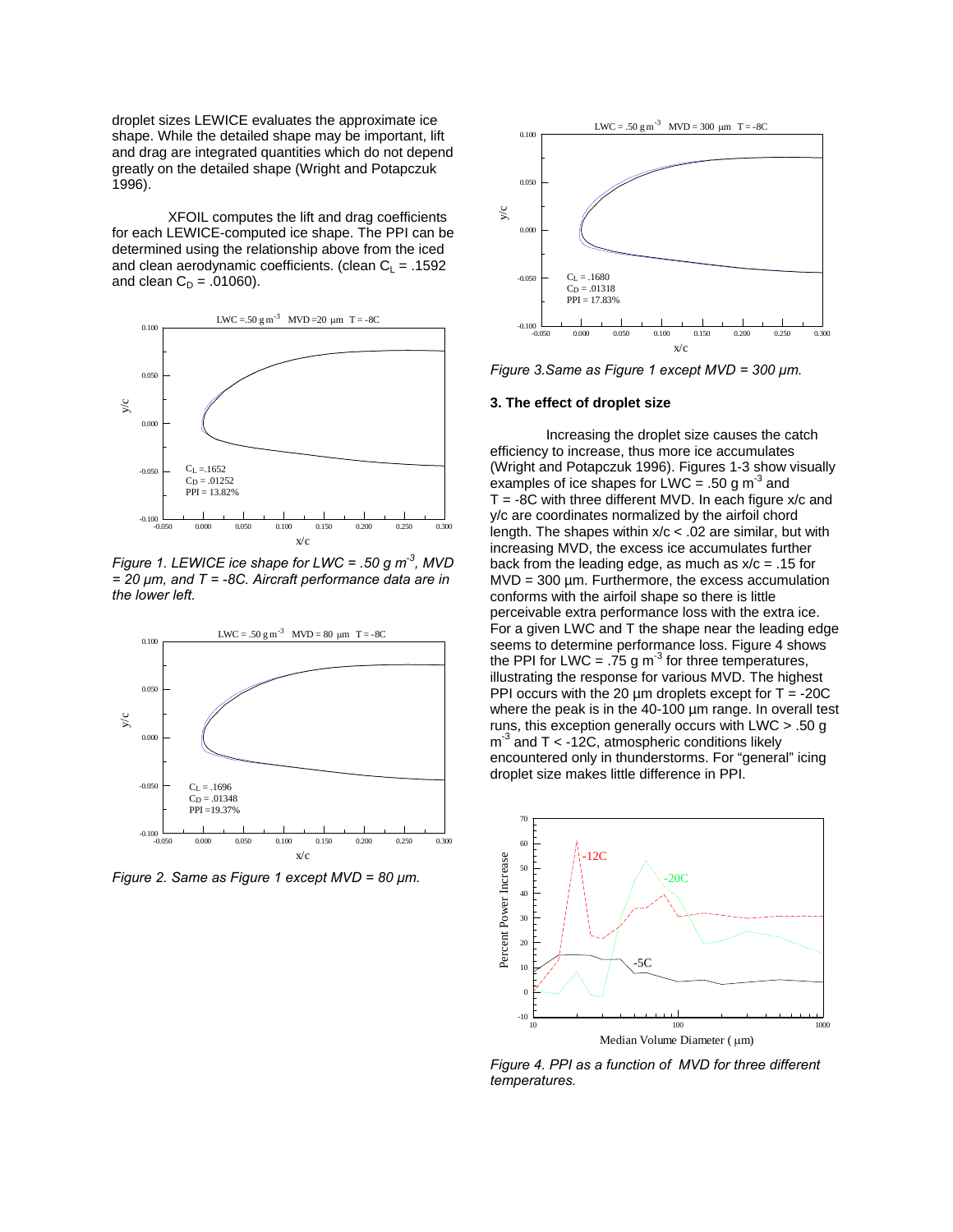Many "hazardous" icing encounters in the literature are of longer duration accumulation than 5 minutes. To test droplet size and duration, LEWICE was run with two droplets sizes, 20 µm and 200 µm, but identical LWC = .30 g  $m<sup>3</sup>$  and T = -5C for 45 minutes. LEWICE was stopped at intervals to assess the ice accumulation and PPI.. Figures 5 and 6 show that after 30 minutes, ice accumulation is very different for the different droplet sizes, but the PPI values are almost the same. Figure 7 shows the PPI increase with time for each size. Initially, the PPI is greater for the 200  $\mu$ m exposure, but after 20 minutes the values are nearly equal. Before 20 minutes, with just a few minutes more exposure, the 20 µm PPI is as great as the 200 µm PPI.



*Figure 5. LEWICE ice shape for LWC = .30 g m-3, MVD = 20 µm, T =-5C, and time = 30 minutes. Aircraft performance data are in the lower left.* 



*Figure 6. Same as Figure 5 except for MVD = 200 µm.* 



*Figure 7. PPI as a function of exposure time for two MVD.* 

This result is relevant to the 31 October 1994, Roselawn, IN, ATR72 accident that has spurred the awareness of large droplet icing (Marwitz et al. 1997). In that case the aircraft exposure to supercooled water was 24 minutes. LEWICE was run for an ATR72 airfoil with aerodynamic input prescribed in the National Transportation Safety Board (1996) report and two meteorological scenarios taken from Marwitz et al. (1997). Figures 8 and 9 show the ice accumulation, and Table 2 compares the results.



*Figure 8. LEWICE ice shape for Test 1 in Table 2.. Aircraft performance data are in the lower left.*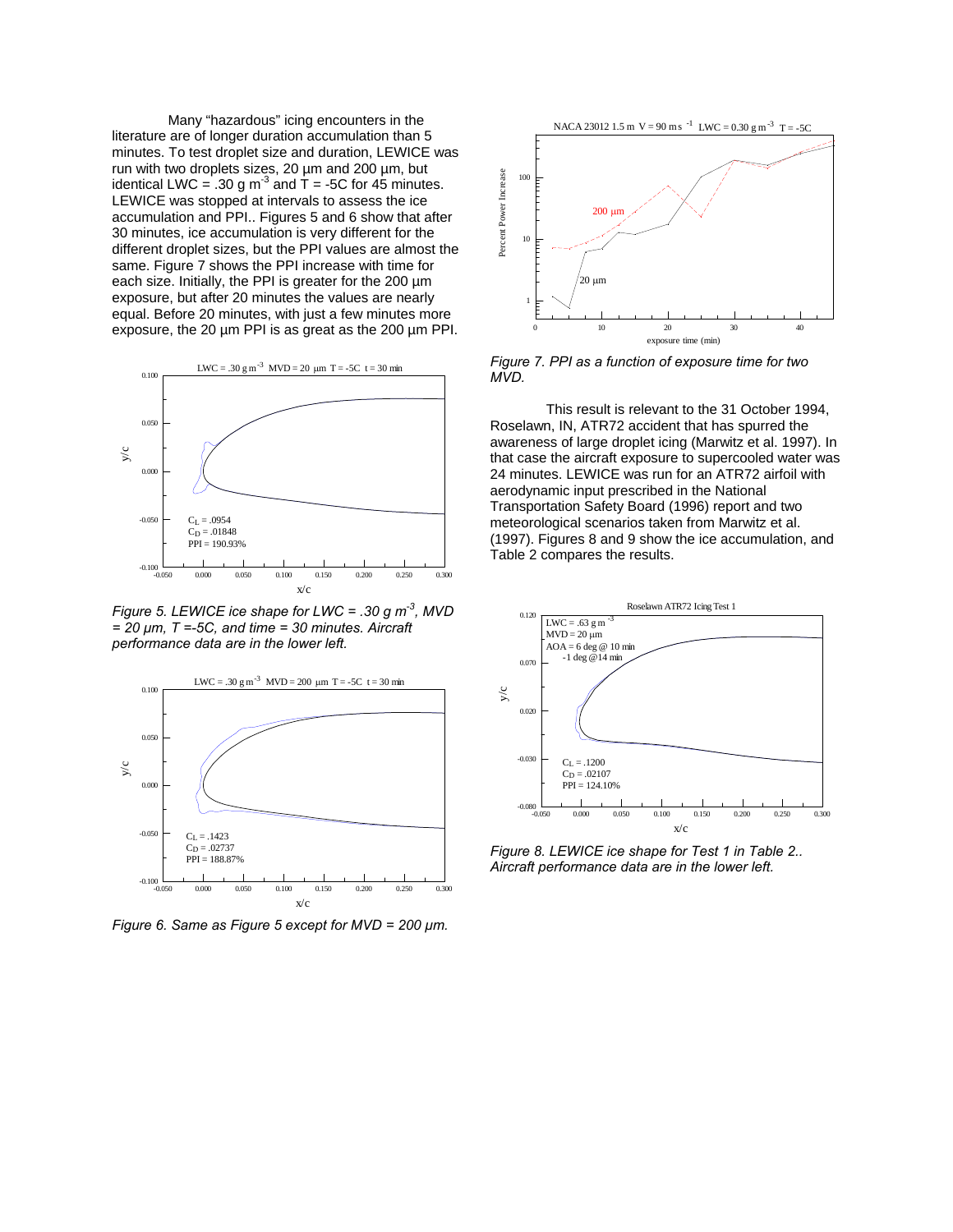

*Figure 9. Same as Figure 8 except for Test 2 in Table 2..* 

| Table 2. LEWICE test runs for the Roselawn, IN,<br>ATR72 accident (1.6 m NACA 43013, 80 m sec <sup>-1</sup><br>airspeed, T = -3.7C, LWC = $.63$ g m <sup>-3</sup> , Angle of<br>attack $[AOA] = 6$ deg @ 10 min -1 deg @ 14 min). |                           |                          |
|-----------------------------------------------------------------------------------------------------------------------------------------------------------------------------------------------------------------------------------|---------------------------|--------------------------|
| Test<br>$\overline{1}$<br>$\mathcal{P}$                                                                                                                                                                                           | $MVD(\mu m)$<br>20<br>200 | PPI<br>124.10%<br>38.55% |

Interestingly, similar tests with only a 5 minute exposure show negative PPI for both 20 um and 200 um droplets. The LEWICE computations in this case suggest that the icing problem for the ATR72 was a prolonged exposure to high LWC conditions.

# **4. Discussion**

 Icing intensity definitions in the *Aeronautical Information Manual*, as defined in Table 3 and dating from the 1960s, intend to inform pilots how quickly they need to react to ice accumulation. It seems reasonable that when the PPI reaches a certain value, activation of deicing/anti-icing equipment would be necessary. The LEWICE experiments show a logarithmic PPI increase with time (Figure 7, for example) such that almost any icing encounter will eventually reach a PPI threshold for equipment activation in less than one hour. But if it is safe to fly in light icing for less than one hour without equipment activation, as implied in its definition, then light icing would be very rare. The problem is the large time difference between "short" and one hour. If the phrase "over one hour" were removed from the light definition, then "light icing" fits comfortably between trace and moderate.

Table 3. Icing intensity definitions

Trace – Ice becomes perceptible. Rate of accumulation slightly greater than rate of sublimation. Not hazardous even if no deicing/antilicing equipment is used, unless encountered for an extended period of time – over one hour.

Light – Rate of accumulation may create a problem if flight is prolonged in this environment (over one hour). Occasional use of deicing/anti-icing equipment removes/prevents accumulation.

Moderate – Rate of accumulation is sufficient that even short encounters become potentially hazardous and use of deicing/anti-icing equipment or diversion is necessary.

Severe – Rate of accumulation is so great the deicing/anti-icing equipment fails to reduce or control the hazard. Immediate diversion is necessary.

Currently in the United States, only moderate and severe icing are considered hazardous with AIRMETs and SIGMETs officially issued to advise pilots of those hazards. Since long exposures in light icing conditions can be dangerous, pilots should also be informed of light icing areas if only to make them aware of the potential for disaster.

 Although aircraft performance loss does not appear to be dependent on droplet size, a pilot may exacerbate the loss by deicing in a large droplet environment. This is because deicing eliminates ice only along the leading edge. Because splashing allows ice to accumulate further back from the leading edge, ice may remain aft of the boots after deicing. The larger the droplets, the bigger the problem. Figures 10 and 11 illustrate that. Before deicing, the performance loss was probably manageable. After deicing, the remain ice shape exacts a large performance toll. The performance loss in freezing rain described by Bernstein et al. (1999) may have happened because of deicing. Pilots know of this problem and hopefully are aware when they fly in a large droplet environment.